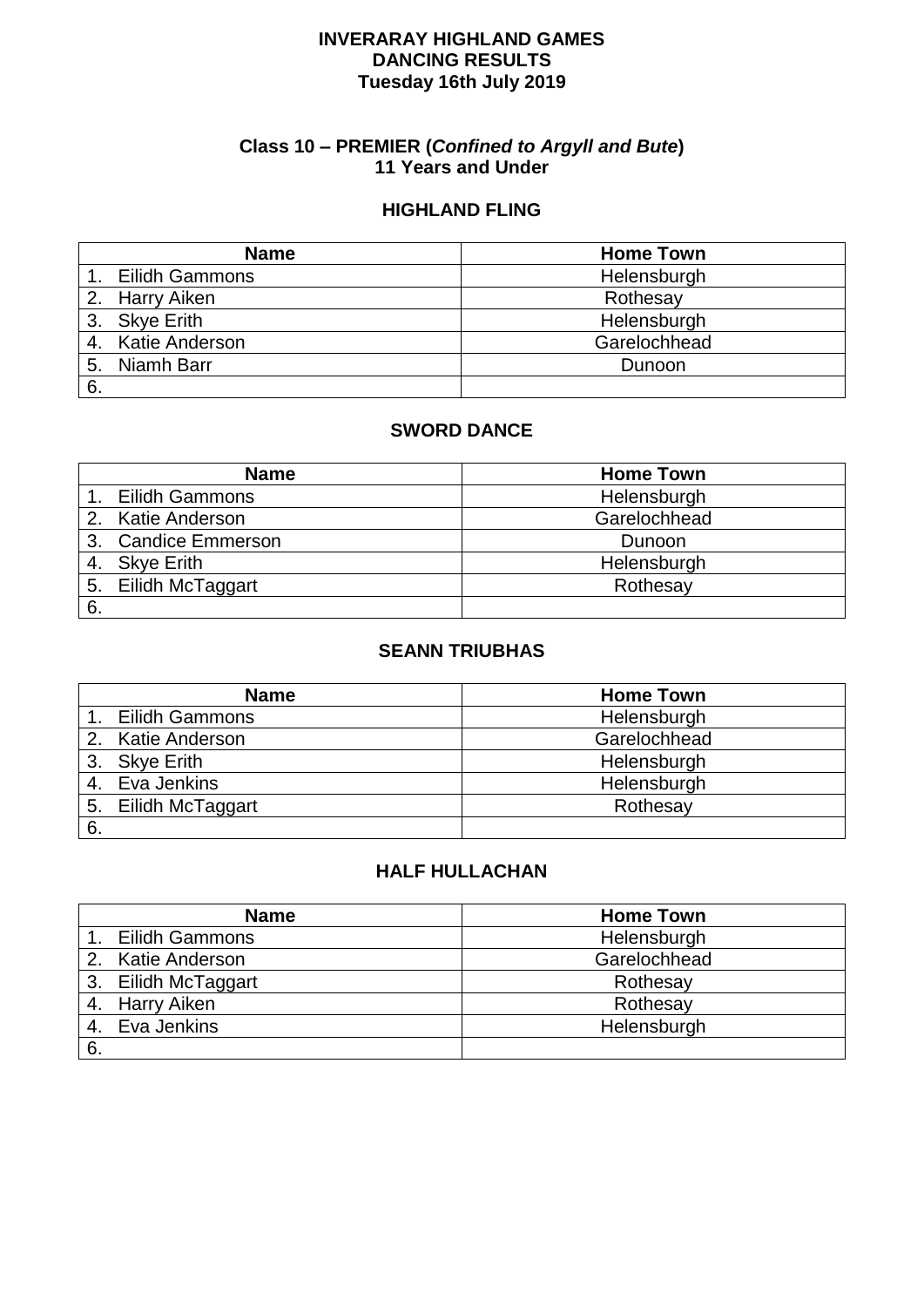### **Class 11 – PREMIER - (***Confined to Argyll and Bute***) Age 12 years and Under 16 Years**

### **HIGHLAND FLING**

|    | <b>Name</b>         | <b>Home Town</b> |
|----|---------------------|------------------|
|    | Isla Flint          | Helensburgh      |
|    | 2. Solana McMurchy  | Campbeltown      |
|    | 3. Corah Macleod    | Dunoon           |
|    | 4. Mollie Mae Aiken | Rothesay         |
|    | 5. Erin Binnie      | Campbeltown      |
| 6. | Lauren May          | Helensburgh      |

#### **SWORD DANCE**

| <b>Name</b>        | <b>Home Town</b> |
|--------------------|------------------|
| Lisa McKellar      | Campbeltown      |
| 2. Lauren May      | Helensburgh      |
| 3. Solana McMurchy | Campbeltown      |
| 4. Breagha Mackie  | Helensburgh      |
| 5. Eilidh Macauley | Oban             |
| 6. Corah Macleod   | Dunoon           |

#### **SEANN TRIUBHAS**

|     | <b>Name</b>      | <b>Home Town</b> |
|-----|------------------|------------------|
|     | Mollie Mae Aiken | Rothesay         |
|     | 2. Eva MacColl   | Appin            |
|     | 3. Corah Macleod | Dunoon           |
| -4. | Lauren May       | Helensburgh      |
| 5.  | Lisa McKellar    | Campeltown       |
| 6.  |                  |                  |

|    | <b>Name</b>        | <b>Home Town</b> |
|----|--------------------|------------------|
|    | Mollie Mae Aiken   | Rothesay         |
|    | 2. Corah Macleod   | Dunoon           |
| 3. | Breagha Mackie     | Helensburgh      |
|    | Isla Flint         | Helensburgh      |
|    | 5. Solana McMurchy | Campbeltown      |
| 6. |                    |                  |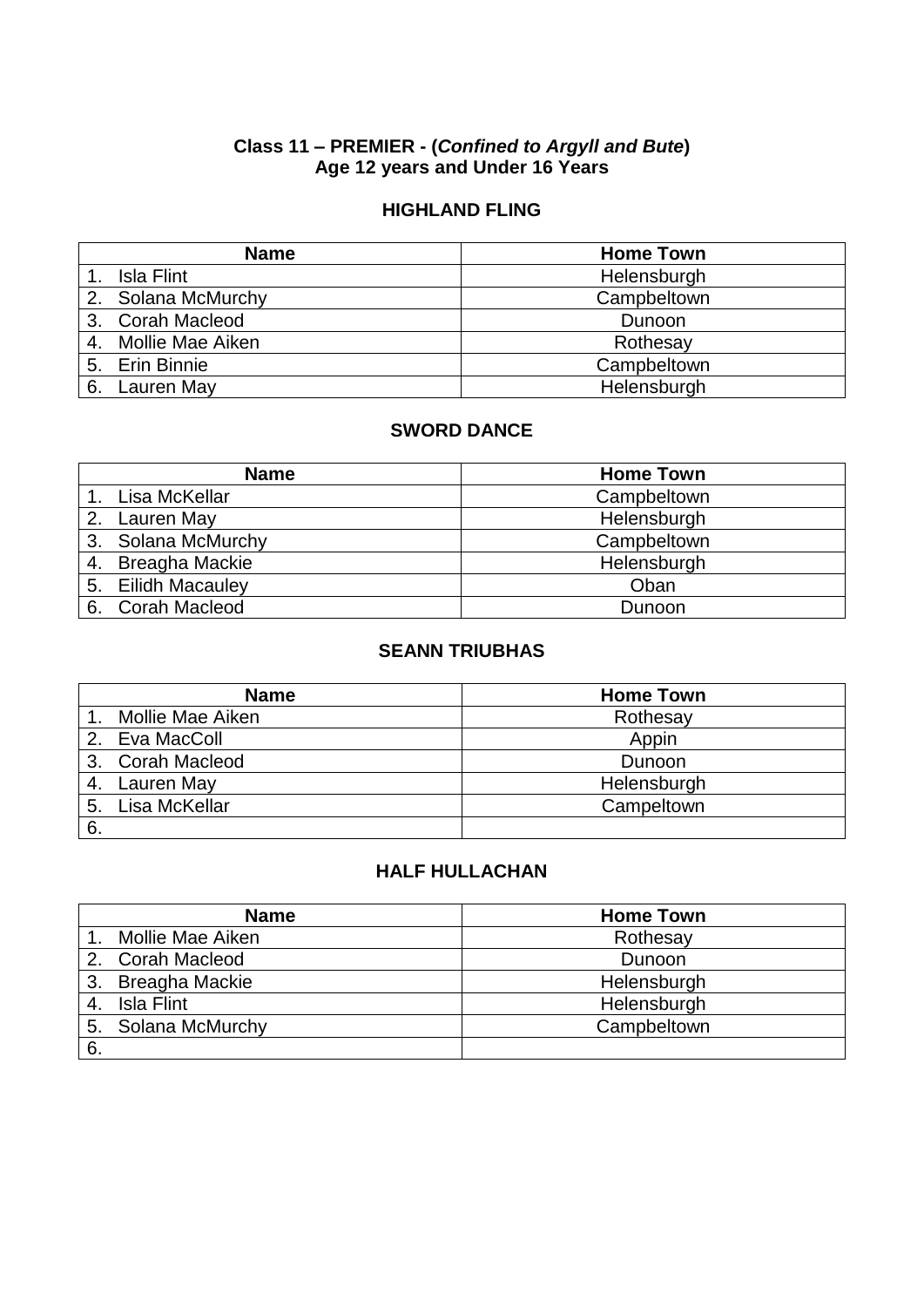### **Class 12 – PREMIER** *(Confined to Argyll & Bute)* **Age – 16 Years and Over**

### **HIGHLAND FLING**

|    | <b>Name</b>             | <b>Home Town</b> |
|----|-------------------------|------------------|
|    | <b>Catriona Gammons</b> | Helensburgh      |
| 2. | Linzi Cameron           | Campbeltown      |
|    | 3. Sophie Ballantyne    | Dunoon           |
|    | 4. Sophie Baker         | Islay            |

### **SWORD DANCE**

| <b>Name</b>         | <b>Home Town</b> |
|---------------------|------------------|
| Sophie Baker        | Islav            |
| 2. Catriona Gammons | Helensburgh      |
| Linzi Cameron<br>3. | Campbeltown      |
| Katie MacPherson    | Helensburgh      |

## **SEANN TRIUBHAS**

|    | <b>Name</b>             | <b>Home Town</b> |
|----|-------------------------|------------------|
|    | <b>Catriona Gammons</b> | Helensburgh      |
|    | 2. Rhiannon Charles     | Helensburgh      |
| 3. | Sophie Ballantyne       | Dunoon           |
|    | Sophie Baker            | Islay            |

| <b>Name</b>             | <b>Home Town</b> |
|-------------------------|------------------|
| <b>Rhiannon Charles</b> | Helensburgh      |
| 2. Catriona Gammons     | Helensburgh      |
| 3. Linzi Cameron        | Campbeltown      |
| Nicola Macauley         | Oban             |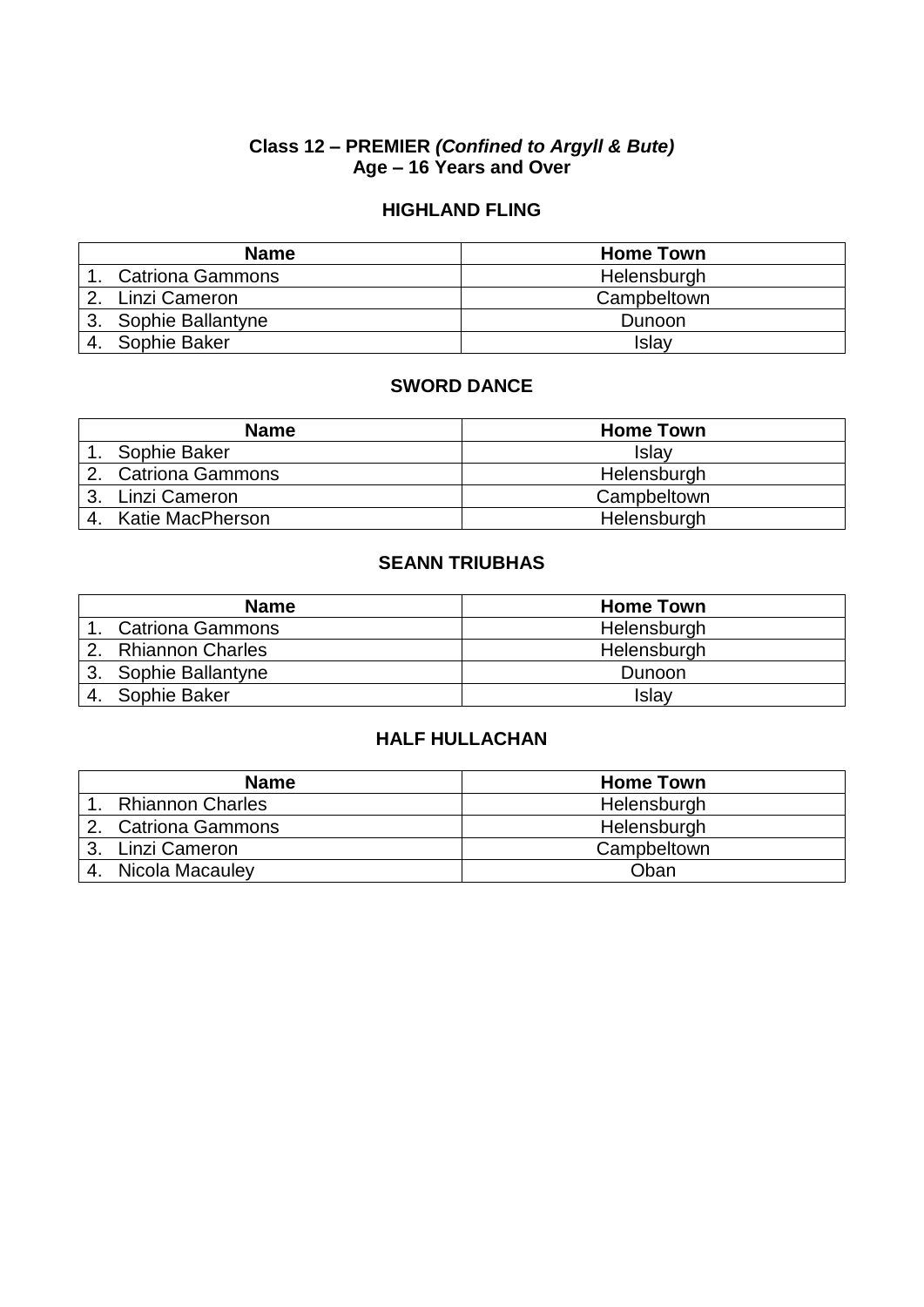### **Class 13 – PREMIER Age 9 Years and Under**

## **HIGHLAND FLING**

| <b>Name</b>    | <b>Home Town</b> |
|----------------|------------------|
| Ava Carmichael | <b>Dumbarton</b> |
| 2. Skye Erith  | Helensburgh      |
| 3              |                  |
| -4.            |                  |
| ົວ             |                  |

### **SWORD DANCE**

|         | <b>Name</b>       | <b>Home Town</b> |
|---------|-------------------|------------------|
|         | <b>Skye Erith</b> | Helensburgh      |
| $2_{-}$ | Ava Carmichael    | <b>Dumbarton</b> |
| ົ<br>ت  |                   |                  |
| -4.     |                   |                  |
| C       |                   |                  |

# **SEANN TRIUBHAS**

| <b>Name</b>       | <b>Home Town</b> |
|-------------------|------------------|
| Ava Carmichael    | <b>Dumbarton</b> |
| <b>Skye Erith</b> | Helensburgh      |
| ົ<br>ు.           |                  |
| -4.               |                  |
| 5.                |                  |

|    | <b>Name</b>       | <b>Home Town</b> |
|----|-------------------|------------------|
|    | <b>Skye Erith</b> | Helensburgh      |
|    | Ava Carmichael    | <b>Dumbarton</b> |
| ు. |                   |                  |
|    |                   |                  |
| ა. |                   |                  |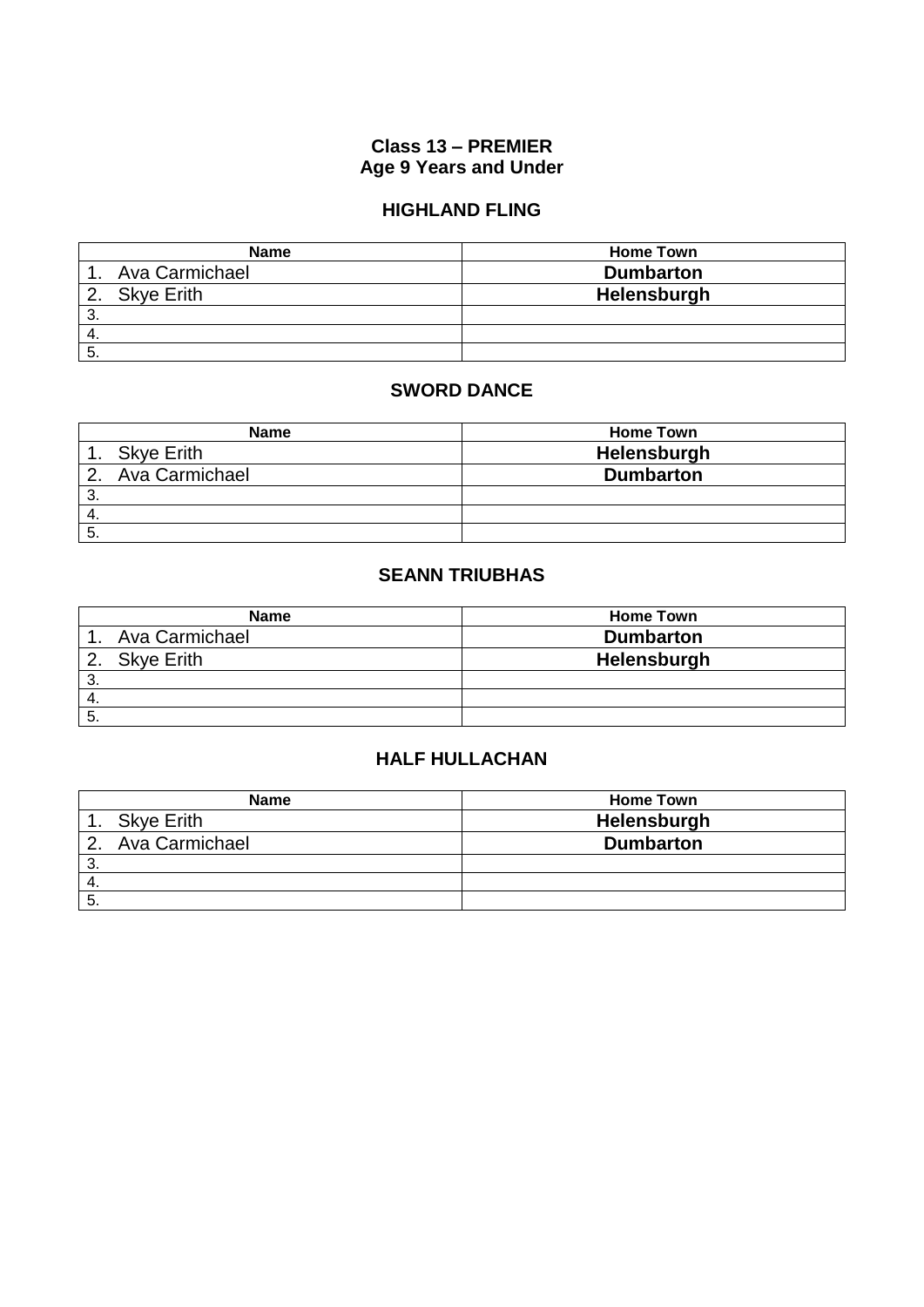### **Class 14 – PREMIER 10 Years and Under 12 Years**

## **HIGHLAND FLING**

| <b>Name</b>                   | <b>Home Town</b>     |
|-------------------------------|----------------------|
| Aimee McDermott               | Maybole              |
| <b>Eilidh Gammons</b><br>2.   | Helensburgh          |
| Renee Johnstone<br>3.         | Erskine              |
| Gabriella Birkmyre<br>4.      | Glasgow              |
| <b>Christine Linden</b><br>5. | <b>Erskine</b>       |
| <b>Amy Struthers</b><br>6.    | Paisley              |
| Anya Downie                   | <b>East Kilbride</b> |
| 8.                            |                      |

## **SWORD DANCE**

|    | <b>Name</b>             | <b>Home Town</b> |
|----|-------------------------|------------------|
|    | 1. Eilidh Gammons       | Helensburgh      |
|    | 2. Aimee McDermott      | Maybole          |
| 3. | Renee Johnstone         | <b>Erskine</b>   |
|    | <b>Rachel Reid</b>      | Dunoon           |
|    | 5. Katie Anderson       | Garelochhead     |
| 6. | <b>Christine Linden</b> | <b>Erskine</b>   |
|    | 7. Eilidh McTaggart     | Rothesay         |
| 8. |                         |                  |

# **SEANN TRIUBHAS**

|    | <b>Name</b>        | <b>Home Town</b>     |
|----|--------------------|----------------------|
|    | 1. Aimee McDermott | Maybole              |
|    | 2. Eilidh Gammons  | Helensburgh          |
|    | 3. Amy Struthers   | Paisley              |
|    | 4. Katie Anderson  | Garelochhead         |
|    | 5. Renee Johnstone | <b>Erskine</b>       |
| 6. | Georgia Ferguson   | Fife                 |
|    | 7. Anya Downie     | <b>East Kilbride</b> |
| 8. |                    |                      |

|    | <b>Name</b>        | <b>Home Town</b> |
|----|--------------------|------------------|
|    | 2. Eilidh Gammons  | Helensburgh      |
|    | Aimee McDermott    | Maybole          |
|    | 4. Katie Anderson  | Garelochhead     |
|    | 5. Renee Johnstone | <b>Erskine</b>   |
|    | 3. Amy Struthers   | Paisley          |
| 6. | Georgia Ferguson   | Fife             |
|    | 7. Abby McLeod     | Angus            |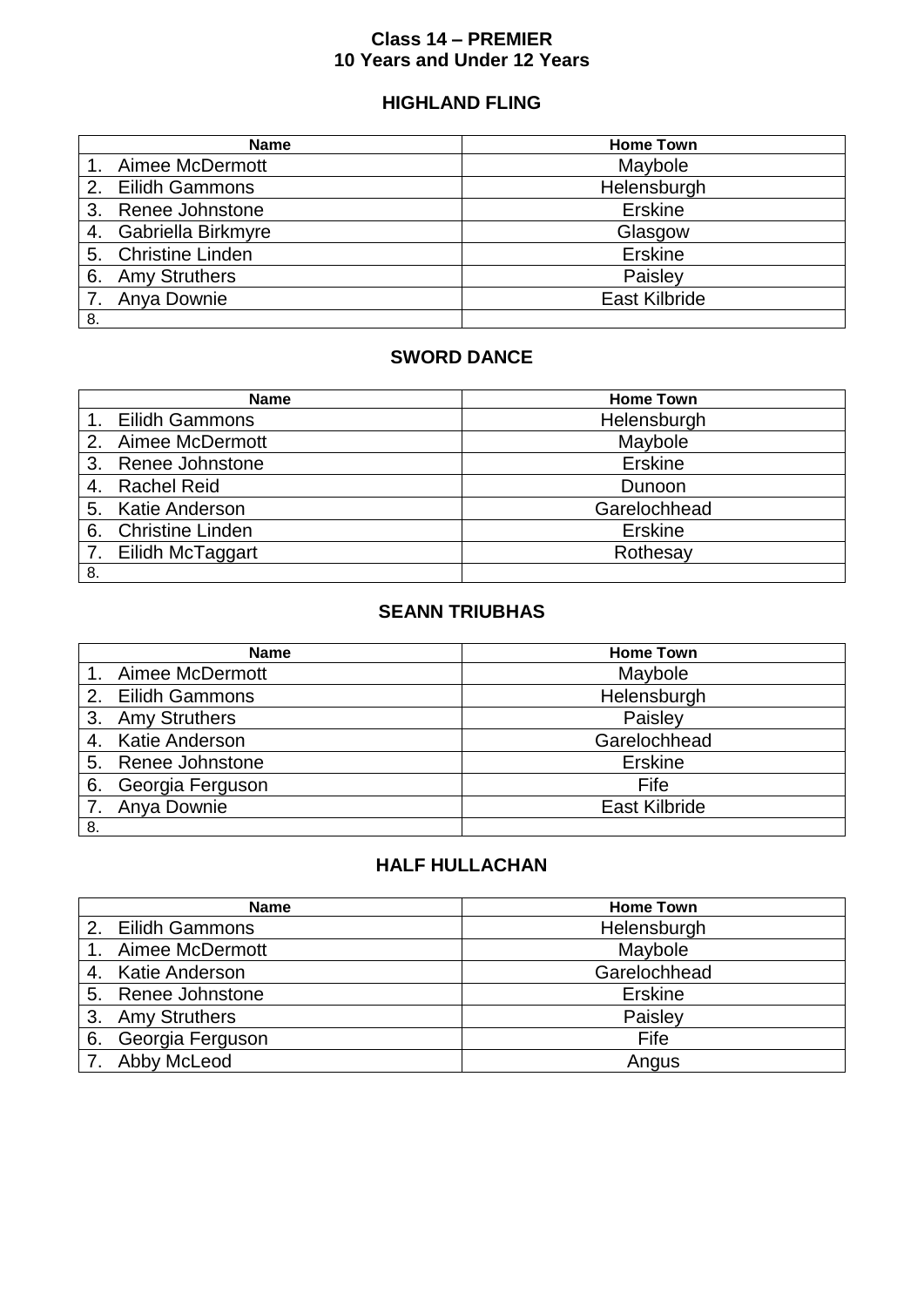### **Class 15 - PREMIER 12 Years and Under 14 Years**

### **HIGHLAND FLING**

|    | <b>Name</b>             | <b>Home Town</b> |
|----|-------------------------|------------------|
|    | Erin Docherty           | Alexandria       |
| 2. | <b>Lauren Struthers</b> | Paisley          |
| 3. | Ruby O'Hagan            | Johnstone        |
| 4. | <b>Lucy Stewart</b>     | Lanark           |
| 5. | Solana McMurchy         | Campbeltown      |
| 6. | Lois Hayes              | Inchinnan        |
|    | 7. Corah Macleod        | Dunoon           |
| 8. | Maya Downie             | East Kilbride    |

### **SWORD DANCE**

| <b>Name</b>                    | <b>Home Town</b> |
|--------------------------------|------------------|
| Ruby O'Hagan                   | Johnstone        |
| <b>Erin Docherty</b><br>2.     | Alexandria       |
| <b>Hollee Carmichael</b><br>3. | Dumbarton        |
| Solana McMurchy<br>4.          | Campbeltown      |
| Eva Macoll<br>5.               | Appin            |
| Lois Hayes<br>6.               | Inchinnan        |
| <b>Piper Lauder</b>            | Canada           |
| <b>Lily Winther</b><br>8.      | Stirling         |

#### **SEANN TRIUBHAS**

| <b>Name</b>                   | <b>Home Town</b> |
|-------------------------------|------------------|
| Ruby O'Hagan                  | Johnstone        |
| <b>Lucy Stewart</b><br>2.     | Lanark           |
| Isla Watson<br>3.             | Paisley          |
| 4. Hollee Carmichael          | Dumbarton        |
| 5. Erin Docherty              | Alexandria       |
| Eva Macoll<br>6.              | Appin            |
| Lois Hayes                    | Inchinnan        |
| <b>Lauren Struthers</b><br>8. | Paisley          |

| <b>Name</b>                   | <b>Home Town</b> |
|-------------------------------|------------------|
| Ruby O'Hagan                  | Johnstone        |
| Erin Docherty<br>2.           | Alexandria       |
| <b>Lauren Struthers</b><br>3. | Paisley          |
| 4. Solana McMurchy            | Campbeltown      |
| 5. Lois Hayes                 | Inchinnan        |
| 6. Erin Docherty              | Alexandria       |
| 7. Corah Macleod              | Dunoon           |
| 8.                            |                  |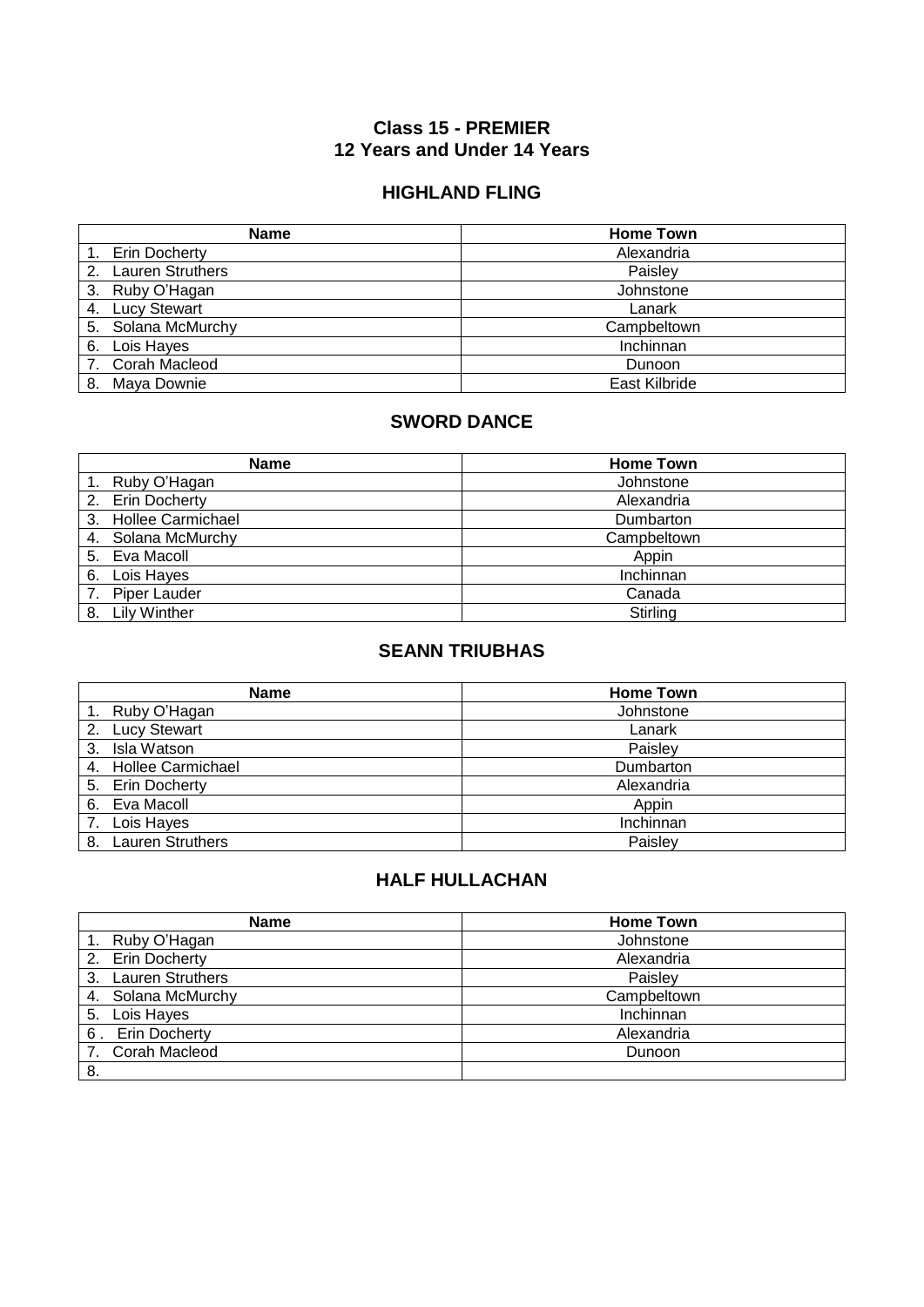#### **Class 16 – PREMIER 14 Years and Under 16 Years**

#### **HIGHLAND FLING**

| <b>Name</b>             | <b>Home Town</b> |
|-------------------------|------------------|
| Robyn McMillan          | Forth            |
| Amy Loughlin<br>2.      | Erskine          |
| Hannah Bloomfield<br>3. | Peterhead        |
| Aimee Shannon<br>4.     | <b>Balloch</b>   |
| lain Stevenson<br>5.    | Coylton          |
| Mary MacColl<br>6.      | Lesmahagow       |
| Isla Flint              | Helensburgh      |
| Niamh Burns<br>8.       | Erskine          |

### **SWORD DANCE**

| <b>Name</b>                | <b>Home Town</b> |
|----------------------------|------------------|
| Aimee Shannon              | <b>Balloch</b>   |
| Mary MacColl<br>2.         | Lesmahagow       |
| <b>Breana Mackie</b><br>3. | Helensburgh      |
| 4. Hannah Bloomfield       | Peterhead        |
| 5. Jodie Cook              | Alexandria       |
| Amy Loughlin<br>6.         | Erskine          |
| Isla Flint                 | Helensburgh      |
| Nina McGregor<br>8.        | Canada           |

### **SEANN TRIUBHAS**

| <b>Name</b>          | <b>Home Town</b> |
|----------------------|------------------|
| Aimee Shannon        | <b>Balloch</b>   |
| 2. Mary MacColl      | Lesmahagow       |
| Isla Flint<br>3.     | Helensburgh      |
| Amy Loughlin<br>4.   | Erskine          |
| 5. Lauren Ledgerwood | Alexandria       |
| Jodie Cook<br>6.     | Alexandria       |
| <b>Erin Stafford</b> | Renfrew          |
| Lauren May<br>8.     | Helensburgh      |

| <b>Name</b>          | <b>Home Town</b> |
|----------------------|------------------|
| Robyn McMillan       | Forth            |
| Aimee Shannon<br>2.  | <b>Balloch</b>   |
| Lisa McKellar<br>3.  | Campbeltown      |
| 4. Hannah Bloomfield | Peterhead        |
| Amy Loughlin<br>5.   | Erskine          |
| Breana Mackie<br>6.  | Helensburgh      |
| Jodie Cook           | Alexandria       |
| lain Stevenson<br>8. | Coylton          |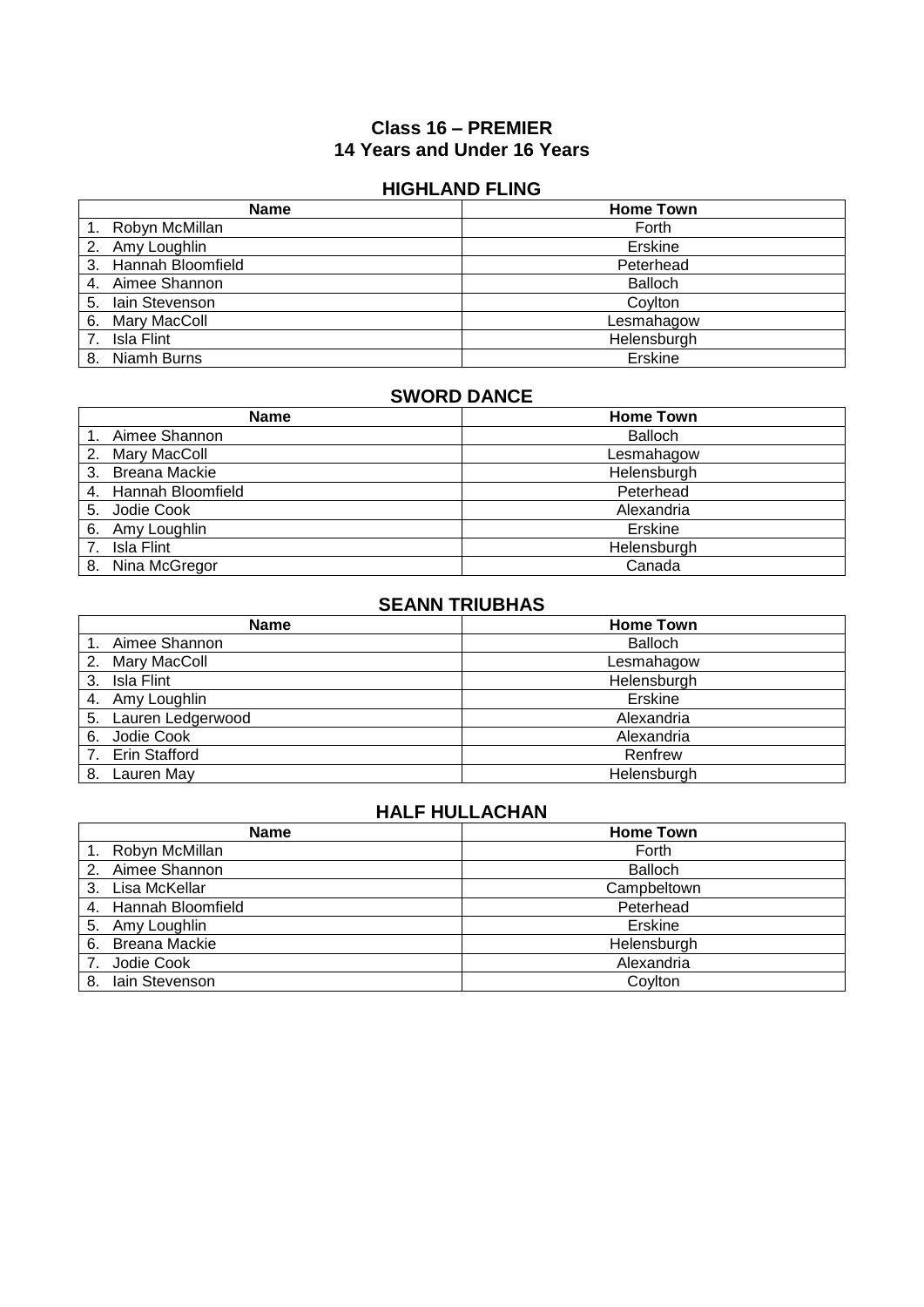### **Class 17 – PREMIER 16 Years and Under 18 Years**

#### **HIGHLAND FLING**

| <b>Name</b>         | <b>Home Town</b> |
|---------------------|------------------|
| Louise Barton       | Fife             |
| Sophie Baker<br>2.  | Islay            |
| Jake Hind<br>3.     | Paisley          |
| 4. Catriona Gammons | Helensburgh      |
| 5. Abbie Divers     | Houston          |
| Anna Ross<br>6.     | Livingston       |
| 7.                  |                  |
| 8.                  |                  |

#### **SWORD DANCE**

| <b>Name</b>          | <b>Home Town</b> |
|----------------------|------------------|
| Louise Barton        | Fife             |
| 2. Emily McLauclan   | Rosyth           |
| 3. Catriona Gammons  | Helensburgh      |
| 4. Jake Hind         | Paisley          |
| 5. Sophie Baker      | Islav            |
| 6. Hannah Ledgerwood | Alexandria       |
|                      |                  |
| 8.                   |                  |

### **SEANN TRIUBHAS**

| <b>Name</b>         | <b>Home Town</b> |
|---------------------|------------------|
| Louise Barton       | Fife             |
| 2. Catriona Gammons | Helensburgh      |
| 3. Emily McLaughlin | Rosyth           |
| 4. Sophie Baker     | Islay            |
| 5. Abbie Divers     | Houston          |
| Jake Hind<br>6.     | Paisley          |
|                     |                  |

## **HALF HULLACHAN**

| <b>Name</b>         | <b>Home Town</b> |
|---------------------|------------------|
| Louise Barton       | Fife             |
| 2. Emily McLaughlin | Rosyth           |
| 3. Sophie Baker     | Islay            |
| 4. Catriona Gammons | Helensburgh      |
| Jake Hind<br>5.     | Paisley          |
| Anna Ross<br>6.     | Livingston       |
|                     |                  |

## **SAILOR'S HORNPIPE**

| <b>Name</b>             | <b>Home Town</b> |
|-------------------------|------------------|
| Louise Barton           | Fife             |
| 2. Emily McLaughlin     | Rosyth           |
| 3. Enya Price Magennis  | <b>Australia</b> |
| Jake Hind<br>4.         | Paisley          |
| Hannah Ledgerwood<br>5. | Alexandria       |
| 6.                      |                  |
|                         |                  |
| -8.                     |                  |